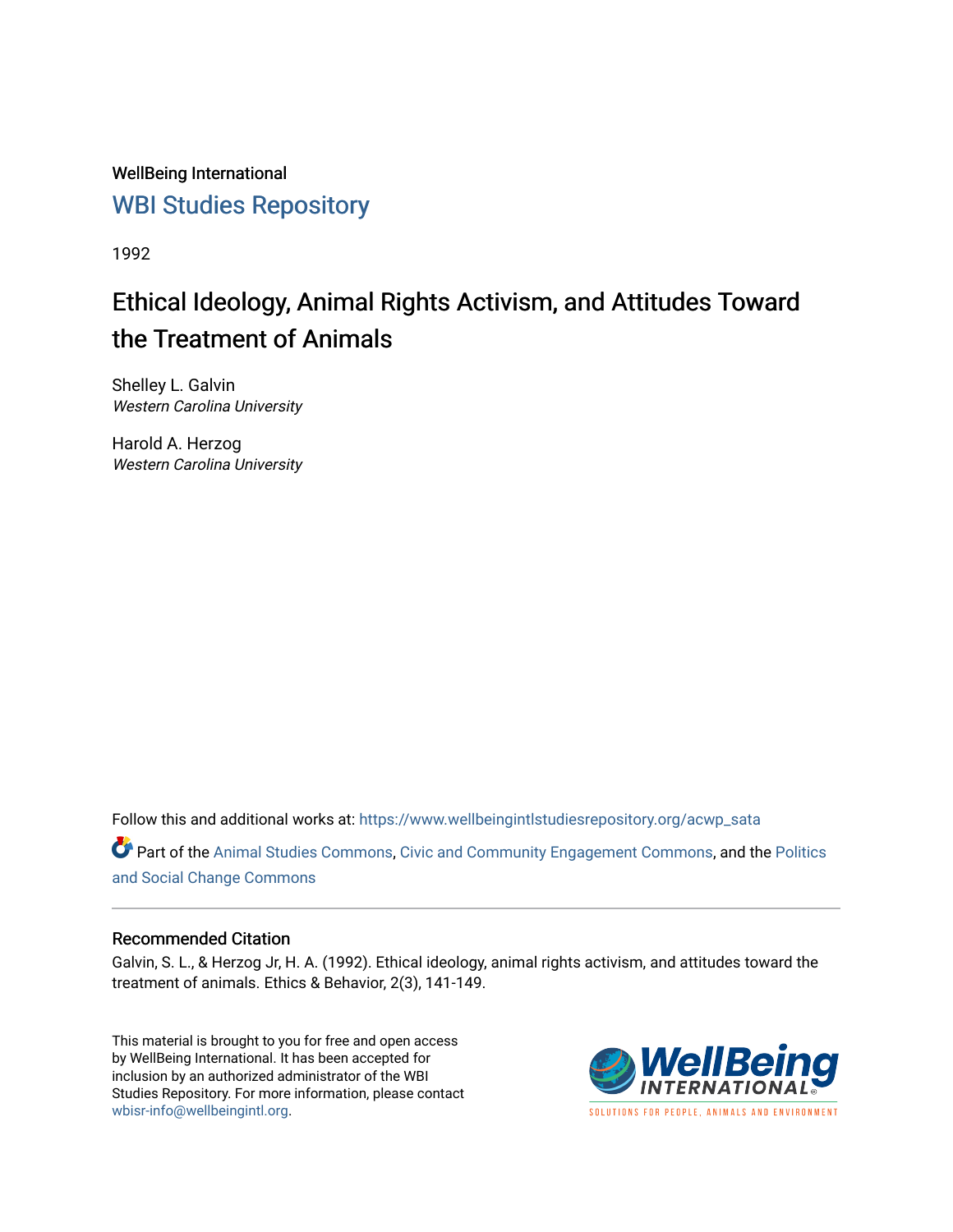# **Ethical Ideology, Animal Rights Activism, and Attitudes Toward the Treatment of Animals**

Shelley L. Galvin, Harold A. Herzog, Jr. *Western Carolina University*

# ABSTRACT

In two studies, we used the Ethics Position Questionnaire (EPQ) to investigate the relationship between individual differences in moral philosophy, involvement in the animal rights movement, and attitudes toward the treatment of animals. In the first, 600 animal rights activists attending a national demonstration and 266 nonactivist college students were given the EPQ. Analysis of the returns from 157 activists and 198 students indicated that the activists were more likely than the students to hold an "absolutist" moral orientation (high idealism, low relativism). In the second study, 169 students were given the EPQ with a scale designed to measure attitudes toward the treatment of animals. Multiple regression showed that gender and the EPQ dimension of idealism were related to attitudes toward animal use.

# **KEYWORDS**

animal rights, moral philosophy, ethical attitudes

The animal rights movement has had a major impact on public opinion concerning the use of nonhuman species. It is also becoming the focus of research by social scientists. There is an emerging demographic picture of the movement with virtually all studies finding that activists tend to be disproportionately female, White, well-educated, middle to upper middle class, politically liberal, and childless (Jamison & Lunch, in press; Jasper & Nelkin, 1992; Kaplan & Herzog, 1991; Pious, 1991; Richards & Krannich, in press).

Although animal activists are sometimes portrayed by their opponents as "crazies," there are few empirical studies of psychological aspects of involvement in the movement. Kimball and Broida (1991) reported that students who opposed animal experimentation tended to be intuitive feeling types based on the Myers-Briggs Type Indicator, a popular personality inventory. Herzog (in press) interviewed 27 rankand-file activists. Many seemed obsessed with their cause and were struggling with the demands of a heavy moral burden; none, however, showed signs of serious psychopathology. On the other hand, many of the activists interviewed were idealistic in their moral vision and were convinced of the correctness of their beliefs. This combination of idealism and ideological certainty gives the animal rights movement the aura of what has been termed a moral crusade (Jasper & Nelkin, 1992).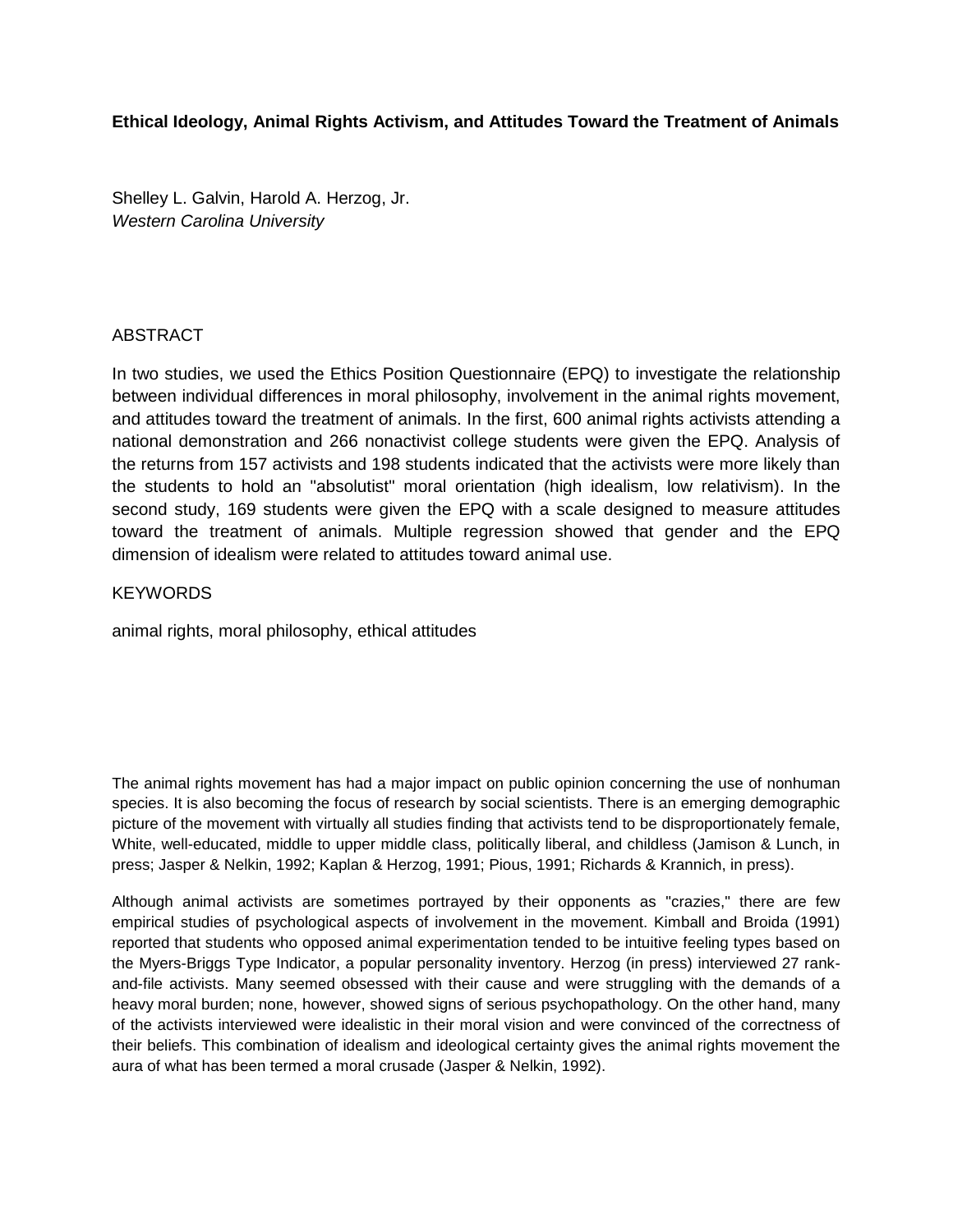Forsyth (1980) argued that the two dimensions of idealism and moral relativism constitute the central components of a concept he calls ethical ideology-the assumptions that individuals make about how ethical conflicts should be resolved. Within this framework, *relativism* is the degree to which individuals accept the belief that moral decisions should be based on universal principles. *Idealism* refers to the extent to which individuals believe that ethical behavior will always lead to positive consequences. In the research reported here, we examined the relationship between these concepts and animal activism.

To measure individual differences in these dimensions of personal moral philosophy, Forsyth (1980) developed a standardized instrument, the Ethics Position Questionnaire (EPQ). The EPQ consists of 20 nine-point Likert scale statements, half measuring relativism and half measuring idealism. Individuals are typically classified as having one of four possible ethics positions based on splits along the two dimensions (Forsyth & Pope, 1984). The EPQ has acceptable psychometric properties and is related to a variety of attitudes toward moral and social issues (Forsyth, 1980; Forsyth, Nye, & Kelley, 1987).

*Situationists* (high relativism, high idealism) believe there are no universal moral principles to guide behavior and that well-being is maximized and interests are protected through cost-benefit analyses of individual acts. *Absolutists* (low relativism, high idealism) hold that there are universal moral principles and that adherence to them will lead to positive consequences and the protection of the general welfare. *Subjectivists* (high relativism, low idealism) do not believe that morality should follow universal principles or that doing the right thing will always produce positive outcomes; they view personal values as an appropriate basis for moral judgment. *Exceptionists* (low relativism, low idealism) subscribe to universal moral principles, yet they are pessimistic about the prospect that good results will inevitably result from moral behavior. As a result, they are pragmatically open to exceptions to universal principles.

In the first part of the present study, we used the EPQ to examine the ethical ideologies of animal rights activists by administering the EPQ to participants attending a large national animal rights demonstration. We hypothesized that they would fall disproportionately into the absolutist category. We also investigated whether the EPQ items would be interpreted similarly by activists and nonactivists. In the second part, we used multiple regression to examine the relationship between the dimensions of ethical ideology, gender, and attitudes toward the use of animals in a nonactivist sample.

## **STUDY 1**

## Method

Six hundred questionnaires were distributed to demonstrators at the March for the Animals in Washington, DC, held June 10, 1990. The march was the first large-scale national animal rights demonstration, attracting approximately 25,000 participants. We approached individuals at the large premarch rally on the White House Ellipse on an ad hoc basis. We informed them that we were interested in the attitudes of animal rights activists and asked if they would fill out the questionnaires at their leisure and return them by mail. The research packet contained the EPQ, a demographic questionnaire, an attitude survey, and a preaddressed postage paid envelope. Although we did not obtain data on the number of refusals, we estimate that less than 10% of persons approached declined to take the research packet.

The EPQ was originally tested and validated with college students, and we felt that some of the statements on the Idealism subscale might be interpreted differently by activists and nonactivists. For example, one item states, "The dignity and welfare of people should be the most important concern in society." Presumably, this statement would be answered affirmatively by idealistic individuals. Idealistic animal rights activists, however, might circle "strongly disagree." They might deem that the framing of the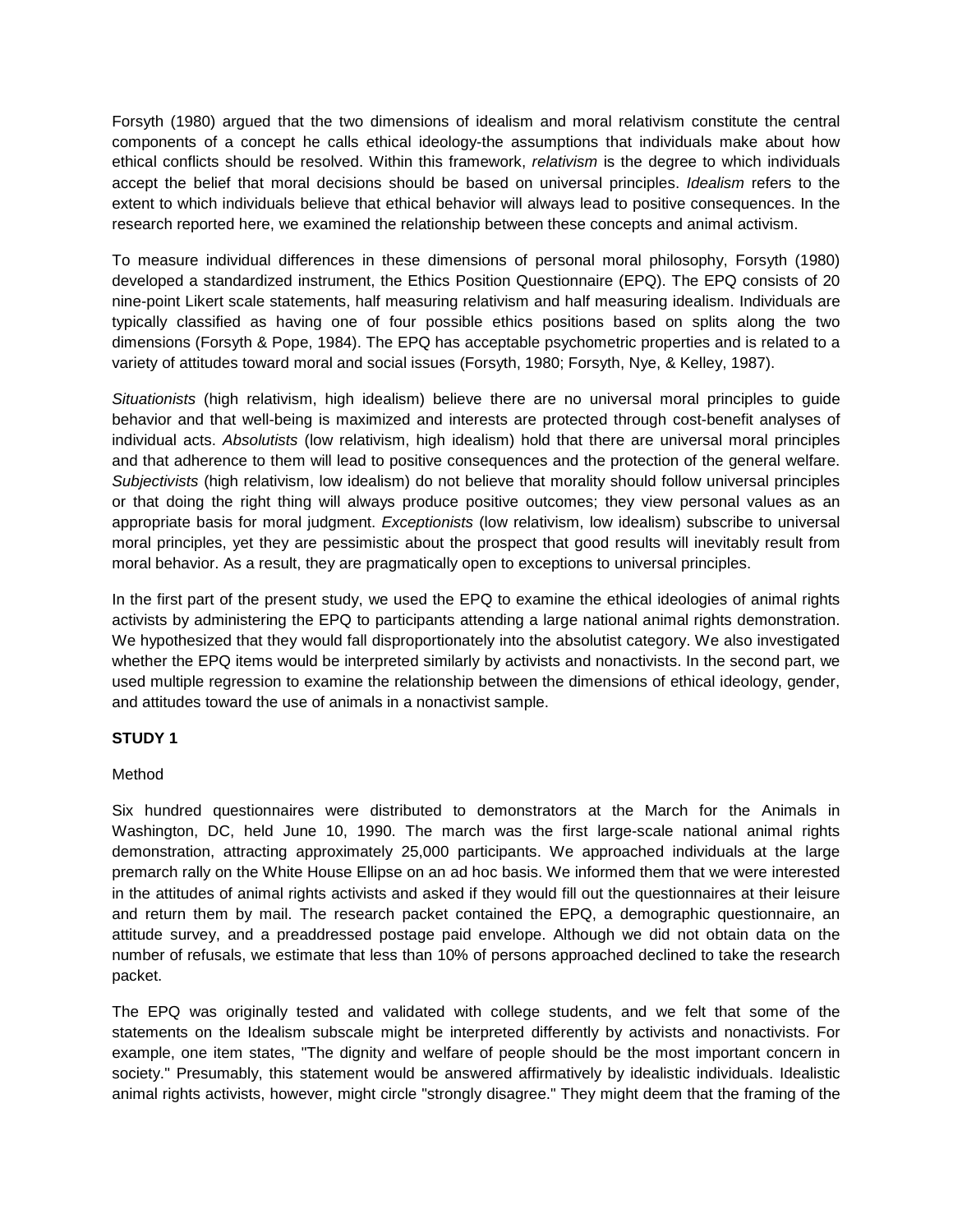statement in terms of the well-being of *people,* rather than all sentient creatures, reflects what animal rights philosophers term *speciesism* (e.g., Regan, 1983; Singer, 1975). For this reason, we suspected that the Idealism subscale of the EPQ might underestimate this dimension in this group. To reduce this problem, on 400 of the EPQs, we substituted the term *being* on the items that incorporated the term *person* (Items 1 through 6, 8 and 9). A line in the instructions of the modified EPQs was added noting that the term *being* referred to both human and nonhuman animals. Two hundred of the demonstrators were given packets containing the original form of the EPQ.

For comparative purposes, 266 college students enrolled in introductory psychology courses at Western Carolina University were also given the EPQ; half of the students were given the original form and half the modified form. The questionnaires were distributed to volunteers in class, and the students were asked to complete them at their convenience and return them to a box located in the Psychology Department.

#### **Results**

One hundred three research packets containing the modified form of the EPQ and 54 with the original form were returned by the activists, a return rate of 26%. The students returned 101 original and 97 modified forms of the EPQ, a return rate of 74%. Questionnaires were returned from activists in 31 states. The majority of activists returning the packet were women (121 women vs. 36 men), which is consistent with other studies of activists (Jamison & Lunch, in press; Pious, 1991; Richards & Krannich, in press).

|                      |                              | <b>Modified EPQ</b>   | <b>Original EPQ</b>    |                       |  |  |
|----------------------|------------------------------|-----------------------|------------------------|-----------------------|--|--|
| <b>EPQ Category</b>  | <b>Activists<sup>a</sup></b> | Students <sup>b</sup> | Activists <sup>c</sup> | Students <sup>d</sup> |  |  |
| <b>Situationists</b> | 18                           | 30                    | 21                     | 23                    |  |  |
| <b>Absolutists</b>   | 76                           | 25                    | 57                     | 38                    |  |  |
| <b>Subjectivists</b> | 0                            | 18                    | 2                      | 15                    |  |  |
| <b>Exceptionists</b> |                              | 29                    | 19                     | 25                    |  |  |

| TABLE 1. Percentage of Animal Rights Activists and College Students in Moral Orientation Categories as |  |  |  |  |
|--------------------------------------------------------------------------------------------------------|--|--|--|--|
| Determined by the Ethics Position Questionnaire (EPQ)                                                  |  |  |  |  |

**a n = 103, b n = 97, <sup>c</sup> n = 54, <sup>d</sup> n = 101.**

As expected, activists returning the modified EPQ had higher idealism scores *(M* = 7.83) than those returning the original form  $(M = 7.15)$ , a difference that was statistically significant,  $t(154) = 3.16$ ,  $p = .002$ . There was no difference in the relativism scores of the two groups, and the idealism and relativism scores did not differ between college students who were given the two forms. Thus, the wording on the Idealism subscale of the EPQ was interpreted differently by activists and nonactivists.

Following D. R. Forsyth (personal communication, September 1990), a cutoff score of 6.1 on the Idealism and Relativism subscales was used to assign subjects to the four EPQ categories. The percentages of the activists and college students in the categories are shown in Table I. A larger proportion of activists than students were classified as absolutists, and a smaller proportion of activists were classified as subjectivists. There was a statistically significant difference in the distributions of the two groups using both the modified,  $\chi^2(3, N = 200) = 59.801$ , p < .001, and the original,  $\chi^2(3, N = 154) = 8.989$ , p < .05,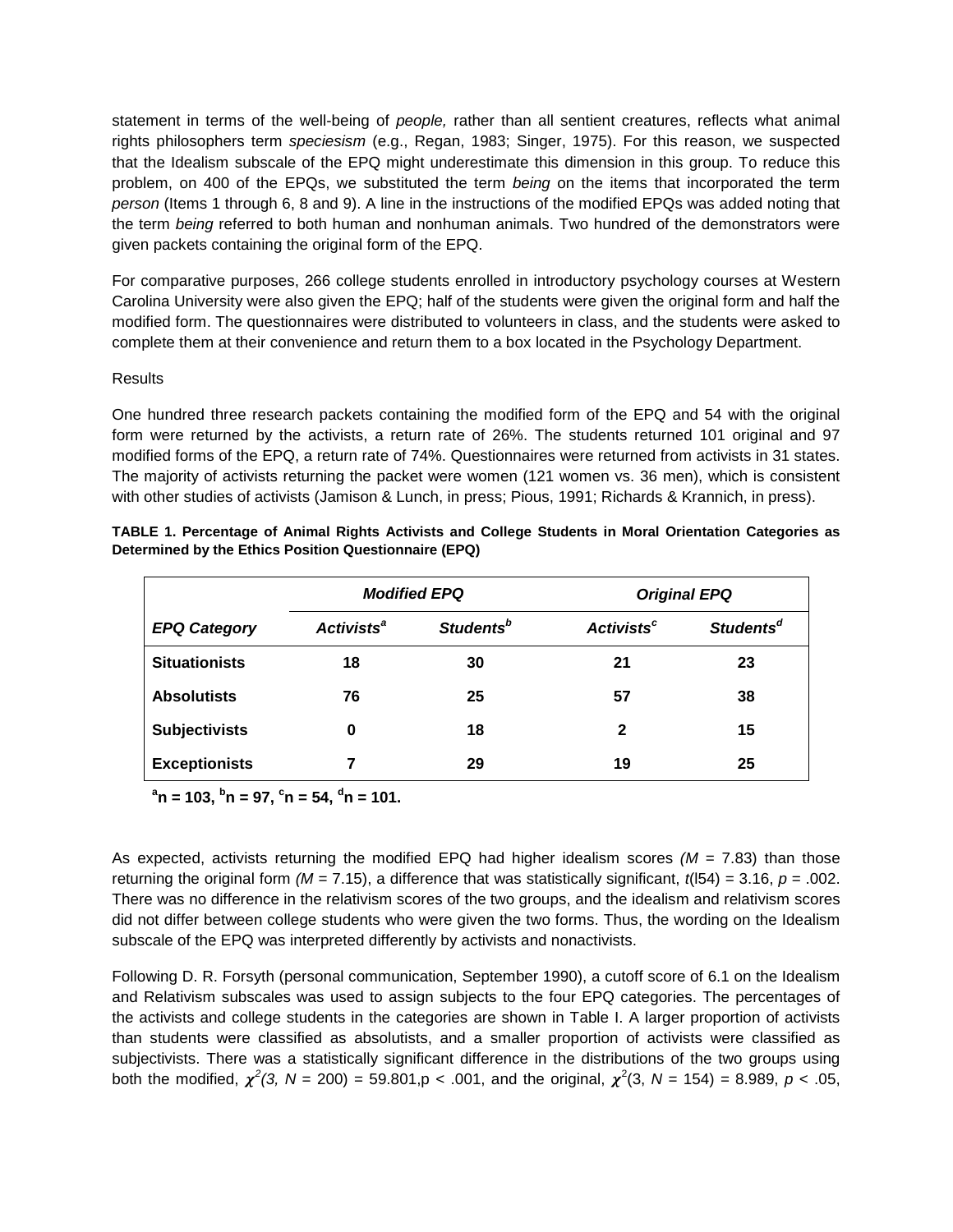versions of the EPQ. The idealism and relativism scores of our student sample did not differ from means of responses of the subjects used by Forsyth (1980) to validate the scale.

#### **Discussion**

The majority of activists who returned the survey held attitudes reflecting the absolutist approach to moral decision making. It might be expected that moral absolutism would be associated with fundamentalist religious beliefs. The demographic information we obtained for the respondents indicated, however, that the majority were not affiliated with traditional denominations. Forty- eight percent reported that they were atheists or agnostics, 15% held pantheistic religious beliefs (e.g., "God is in nature"), and 4% were Buddhists. Only 34% claimed membership in mainstream denominations (Protestant, Catholic, Jewish), but the fact that most activists are not affiliated with conventional religious groups does not mean that there is not a religious component to the involvement of many activists. Indeed, there are significant parallels between conversion to fundamentalist religion and animal rights perspectives (Herzog, in press; Jasper & Nelkin, 1992; Sperling, 1988).

There are several provisos that should be kept in mind when interpreting these results. First, any classification system in which complex individuals are placed into simple categories is limited. Animal rights activists hold a diversity of views (Herzog, in press; Jasper & Nelkin, 1992; Pious, 1991), and it would be inaccurate to paint all activists with the same brush on the basis of a survey. Second, our results should be viewed in light of the return rate and possible sampling bias. The possibility that the absolutists were more likely to return the questionnaires than other groups cannot be dismissed.

We believe, however, that these findings are reasonably valid for several reasons. There were other research teams at the March for the Animals using on-the-spot interviews rather than mail-in questionnaires. These teams reported high response rates and obtained approximately random samples (Jamison & Lunch, in press; Pious, 1991). The demographic information obtained from our respondents, although not the subject of this article, was essentially identical to that obtained by these research groups. This leads us to believe that our results typify the march participants. In addition, the conclusion that activists tend to be idealistic and nonrelativistic in their moral thinking is supported by evidence from qualitative studies of animal activists (Herzog, in press; Jasper & Nelkin, 1992; Sperling, 1988).

We felt, however, that the case for a connection between ethical ideology and animal rights activism would be strengthened if a relationship between the EPQ scales and attitudes toward the use of animals could be shown among nonactivists. The second study examined this relationship.

## **STUDY 2**

The purpose of the second study was to examine the relationship between the ethical idealism and relativism and attitudes toward the animals in a group of individuals who were not involved in the animal rights movement. Gender is known to be a major factor influencing these attitudes (Gallup & Beckstead, 1988; Herzog, Betchart, & Pittman, 1991; Kellert & Berry, 1987), and we were interested in determining the relative independent contributions of the EPQ dimensions and gender to individual differences in attitudes toward the ethics of treatment of other species.

## Method

The subjects were 112 women and 57 men enrolled in social psychology and experimental psychology courses at the University of Tennessee. The average age of the participants was 22 years. The students were given extra credit in return for their participation.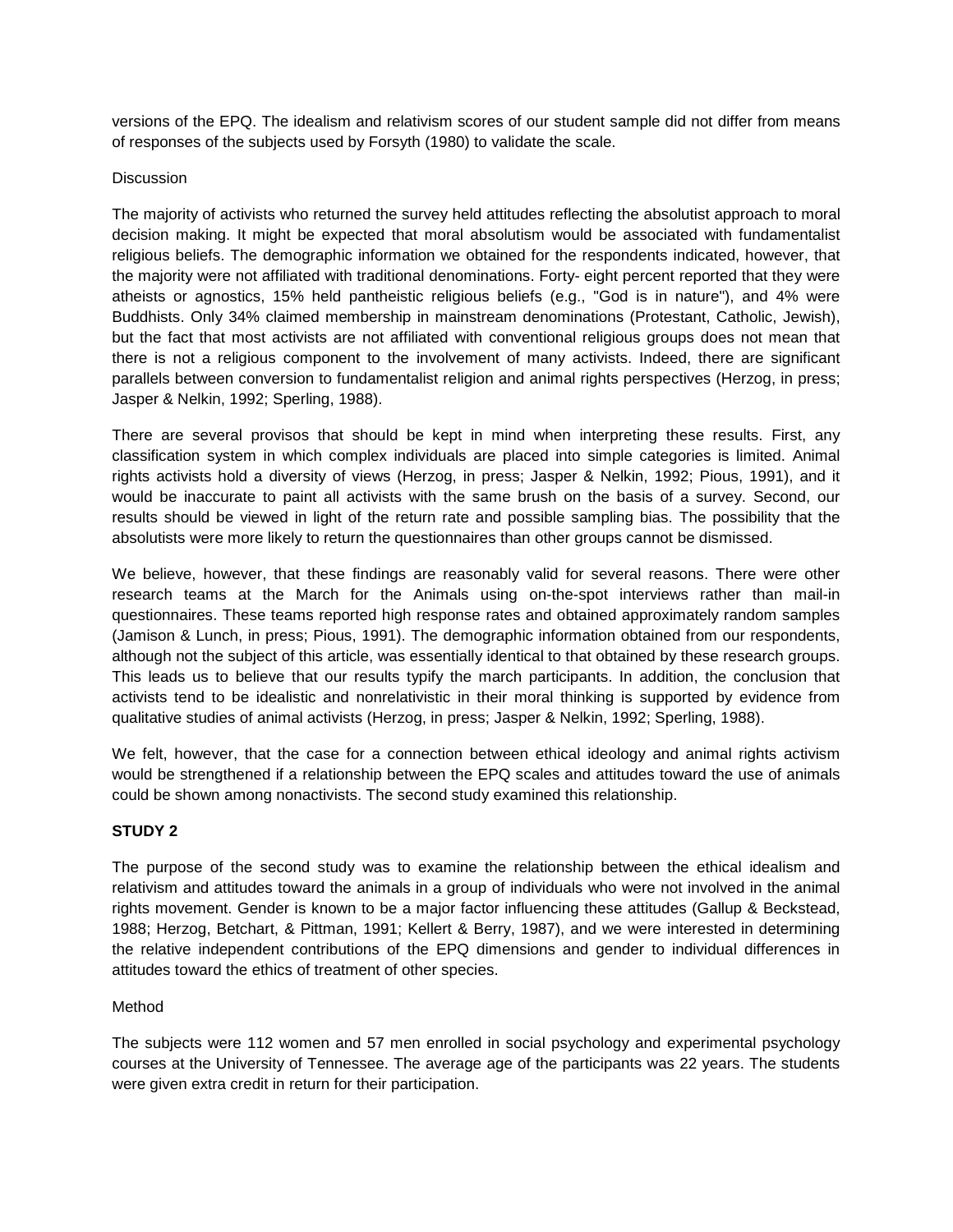The students were given the EPQ and a 20-item Likert scale designed to assess attitudes about the morality of common uses of animals in American society. The scale was a slightly modified version of the Animal Attitude Scale used by Herzog et al. (1991). Typical items included, "It is morally wrong to hunt wild animals just for sport," "Much of the scientific research done with animals is unnecessary and cruel," and "Too much fuss is made over the welfare of animals these days when there are many human problems to be solved." High scores on the scale reflect greater concern for the welfare of other species.

#### **Results**

There was a significant correlation between the EPQ idealism scores and scores on the attitude scale ( $r =$ .313,  $p < .01$ ). The correlation between the relativism and the attitude scale scores was not statistically significant ( $r = -0.014$ ). The Idealism and Relativism subscales of the EPQ were uncorrelated ( $r = 0.067$ ), a finding also reported by Forsyth et al. (1987). Multiple regression was applied to the data using gender and the two EPQ subscales as independent variables and the animal attitude scale score as the dependent variable. The resulting multiple  $r = .429$  (adjusted  $r^2 = .174$ , F(2, 167) = 18.76). Gender and idealism, but not relativism, proved to be significant predictor variables (standardized regression weights:  $gender = .301$ , idealism =  $.248$ ).

#### **Discussion**

The results indicate that gender and ethical ideology (particularly idealism) independently contribute to attitudes about the treatment of animals. We have already alluded to the predominance of women in the animal rights movement. Gilligan (1982), in a well-known and controversial book, argued that women are more inclined than men to base moral judgments on caring rather than justice. Shapiro (1992) analyzed autobiographical accounts of leaders of the animal protection movement and found that caring was a central trait theme in their moral development. It is possible that ethical idealism is related to empathy, which would lead to increased concern for other creatures. Direct support for this hypothesis is not available. However, Forsyth et al. (1987) investigated the relationship between Gilligan's model and the EPQ dimensions of relativism and idealism. They found that idealism *(r* = .53) was more related to a scale designed to measure the ethic of caring than was relativism *(r* = - .13) and that absolutists had the highest caring orientation scores.

#### GENERAL DISCUSSION

Our results indicate that differences in personal moral philosophy are related to how individuals feel animals should be treated. In the first study, the majority of a sample of activists attending a national animal rights demonstration were shown to hold an absolutist ethical ideology, an orientation characterized by the belief that moral principles are universally applicable and by the view that the best results come from adhering to these principles. In the second study, we found that the idealism dimension of ethical ideology coupled with gender predicted a significant amount of variation in attitudes toward the treatment of animals in a sample of college students.

Our findings raise several interesting questions. First, is there a causal relationship between ethical ideology and involvement in social issues? The argument is sometimes made that there is little, if any, relationship between moral philosophy and behavior (e.g., Burghardt & Herzog, 1980; Forsyth, 1980; Forsyth & Berger, 1982). The finding that animal activists are highly represented in some EPQ categories and not in others suggests that this may not be the case. We were particularly struck by the near absence of subjectivists among the demonstrators. Second, is it possible that some moral orientations essentially inoculate the holder against becoming involved in social movements? EPQ data from a larger sample of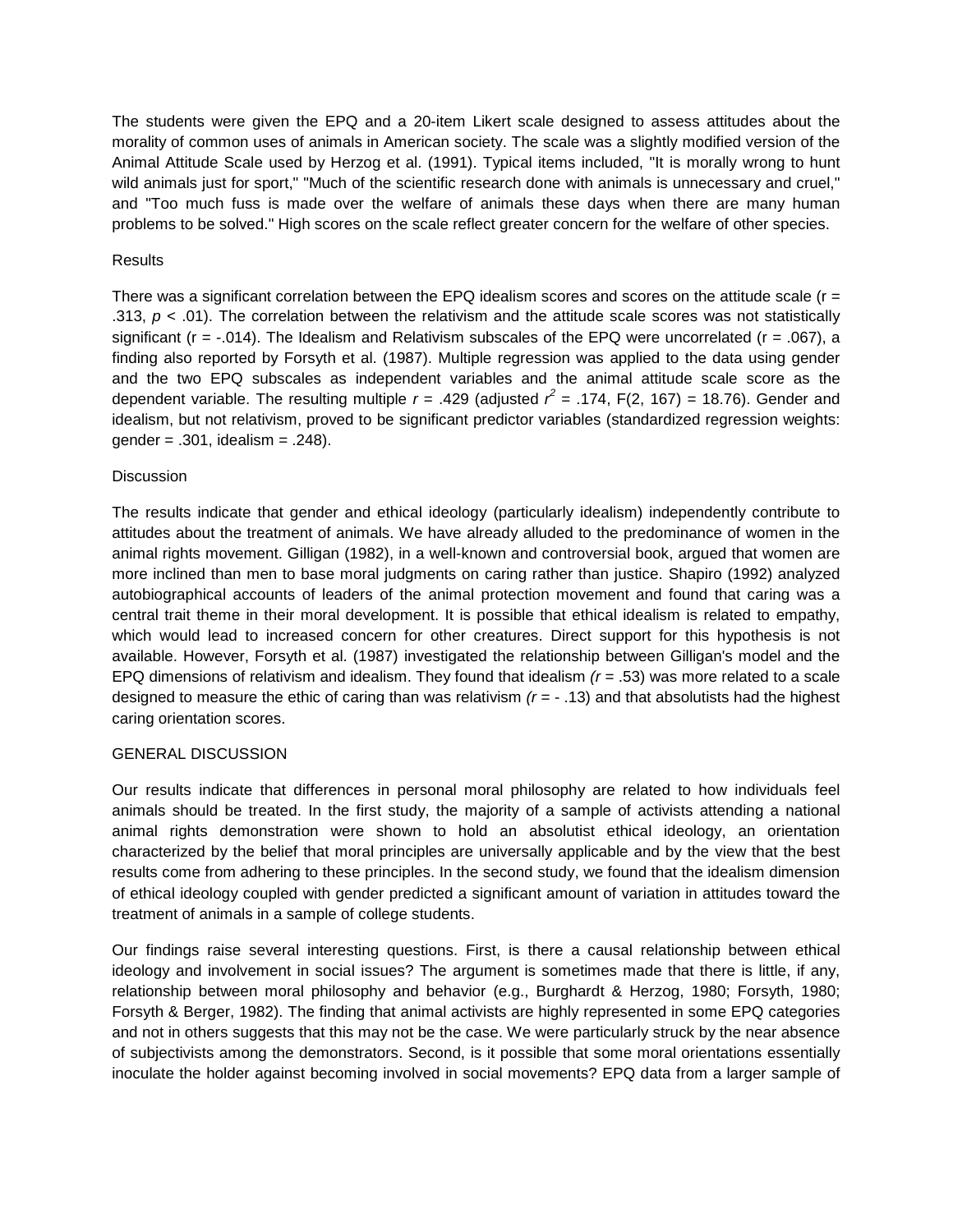animal rights activists and information on the ethical ideologies of members of similar social movements (e.g., anti- and proabortion activists) would help clarify this issue.

Our results have methodological implications. A minor change in the wording ofEPQ Idealism subscale items (i.e., substituting the term *being* for *people)* resulted in significantly higher idealism scores among animal rights activists but not students. Thus, the standard version of the EPQ underestimates idealism in this population. Social scientists need to exercise caution when comparing attitudes of members of different groups based on surveys such as the EPQ. In this case, animal activists interpreted the same questions differently from nonactivists.

The finding that ethical ideology is related to attitudes about the use of animals has ramifications for the public debate over the use of animals in research. Absolutists have been reported to be more likely than those in the other EPQ categories to take extreme stands on social issues, and they are harsher in making judgments about the behavior of others and their own moral failings (Forsyth, 1980; Forsyth & Berger, 1982). They may be less willing to compromise their positions than individuals who view moral judgment through a more relativistic lens. Although data are not available on the ethical orientation of animal researchers, it would not be surprising to find that they are less likely than activists to hold the moral world view that Forsyth refers to as absolutist. Research comparing the underlying assumptions of researchers and activists is needed. In light of our results, it is not surprising that scientists and activists have difficulty reaching common grounds for discussion.

#### ACKNOWLEDGMENT

We thank Robbie Pittman, Robin Kowalski, and Mary Jean Herzog for their comments on the article and Monica Schneider and Roberta Dewick for their help with data collection and analysis.

#### **REFERENCES**

Burghardt, G. M., & Herzog, H. A., Jr. (1980). Beyond conspecifics: Is Brer Rabbit our brother? *BioScience, 30,* 763-768.

Forsyth, D. R. (1980). A taxonomy of ethical ideologies. *Journal of Personality and Social Psychology, 39,*  175-184.

Forsyth, D. R., & Berger, R. E. (1982). The effects of ethical ideology on moral behavior. *Journal of Social Psychology, 117,* 53-56.

Forsyth, D. R., Nye, J. L., & Kelley, K. (1987). Idealism, relativism and the ethic of caring. *Journal of Psychology, 122.* 243-248.

Forsyth, D. R., & Pope, W. R. (1984). Ethical ideology and judgement of psychological research: Multidimensional analysis. Journal of Personality and Social Psychology, 46, 1365-1375.

Gallup, G. G., & Beckstead, J. W. (1988). Attitudes toward animal research. *American Psychologist, 43,*  474-476.

Gilligan, C. (1982). *In a different voice.* Cambridge, MA: Harvard University Press.

Herzog, H. A., Jr. (in press). "The movement is my life": The psychology of animal rights activism. *Journal of Social Issues.*